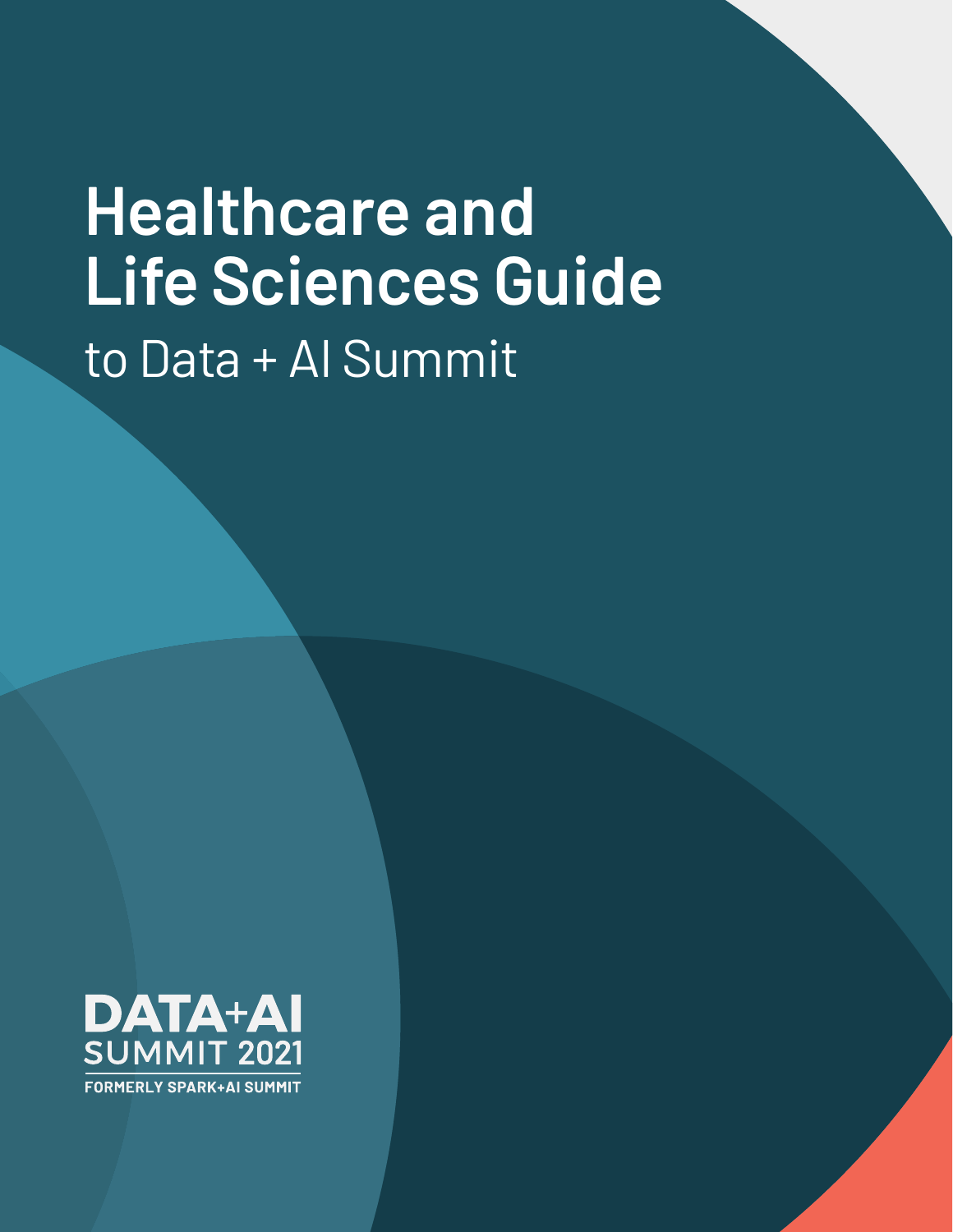# **Open Your World to Data + AI**

### Hello!

We are thrilled to have you join us as we explore new innovations together at the Data + AI Summit 2021! With 100,000 registrants and more than 200 sessions, we are excited to have you for our biggest event to date! Summit is virtual this year which gives you the flexibility to explore different sessions from anywhere in the world.

This Health and Life Sciences Guide to Data + AI Summit is designed to ensure you get the most out of your experience. We have a stellar lineup of Health and Life Sciences sessions led by GlaxoSmithKline, Sanofi, Takeda, Centers for Medicare & Medicaid, and many others in the industry. We are also featuring a series of interactive solution demos to help you get started innovating.

In addition, we're hosting a Health and Life Sciences Forum featuring Data + AI leaders from Humana, The Department of Veteran's Affairs, Providence St. Joseph's Health, and Aetion. Our esteemed list of speakers will share their perspectives on the biggest issues facing the industry including health equity, displacement of care, real-world evidence, and digital engagement.

Take the time to virtually network and ask any Databricks team members questions: We are here to help and love to discuss big ideas. And be sure to check out the **[full agenda](https://databricks.com/dataaisummit/north-america-2021)** for the most up-to-date information.

We look forward to a compelling week of Data + AI with you!



**Mike Sanky** Global Industry Lead, Health and Life Sciences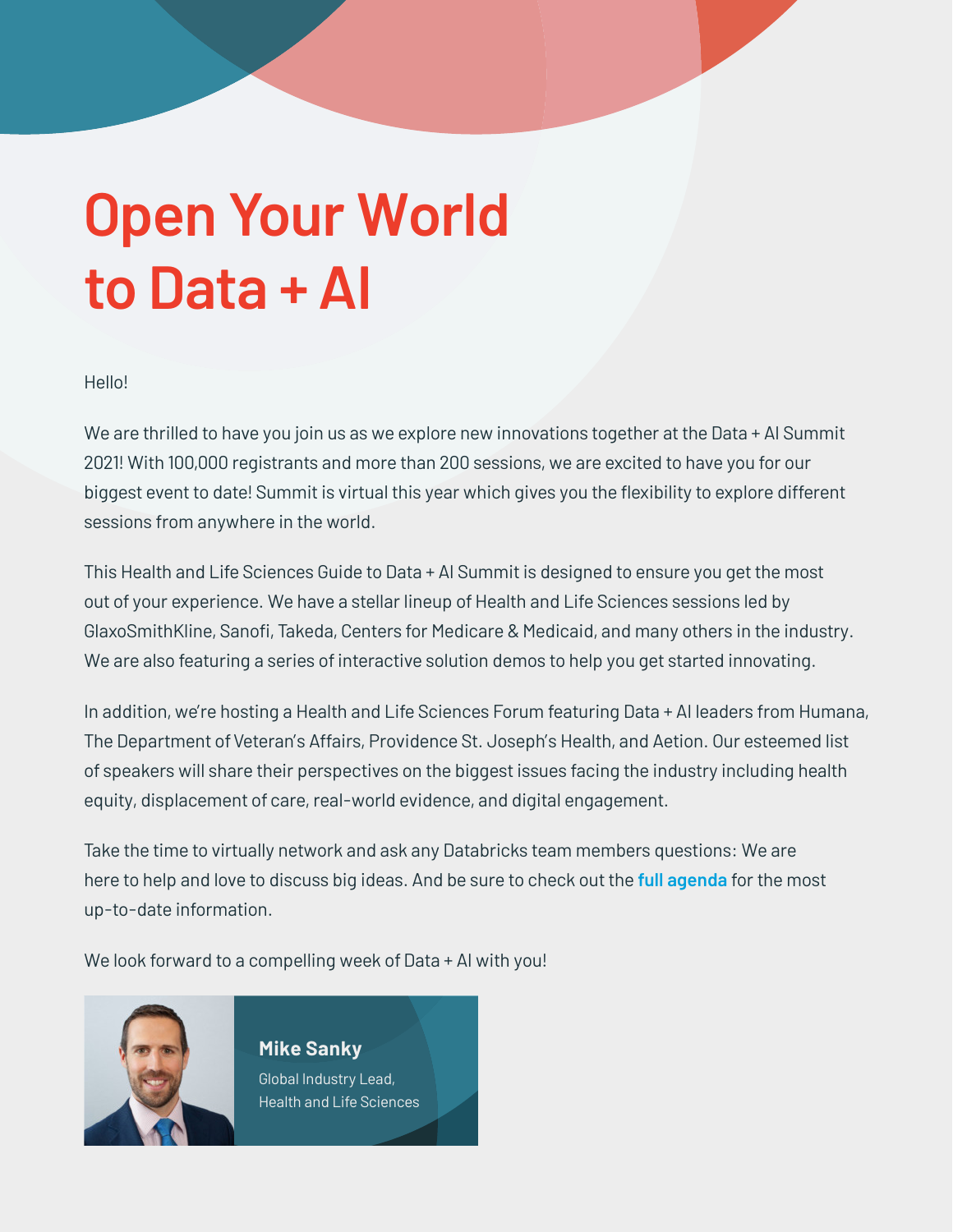## **Contents**

This guide is designed to help Data + AI Summit 2021 attendees in the Healthcare and Life Sciences Industry plan their experience and identify breakout sessions and events of interest. It is intended to complement the full [Data + AI Summit](https://databricks.com/dataaisummit/north-america-2021) website and in-app experience.

| Data + Al Summit 2021 Overview                                                                                       |    |  |  |  |  |  |
|----------------------------------------------------------------------------------------------------------------------|----|--|--|--|--|--|
| Create Your Own Experience <b>Create Your Own Experience</b>                                                         |    |  |  |  |  |  |
| <b>All Things Healthcare and Life Sciences at Summit Allian Fig. 1. Allian Fig. 1. Allian Fig. 1. Allian Fig. 1.</b> | 5  |  |  |  |  |  |
| Healthcare and Life Sciences Industry Forum                                                                          | 5  |  |  |  |  |  |
| <b>Healthcare and Life Sciences Talks</b>                                                                            | 6  |  |  |  |  |  |
| Interactive Demos                                                                                                    | 12 |  |  |  |  |  |
| <b>Summit Checklist</b>                                                                                              | 13 |  |  |  |  |  |
| <b>Ask an Expert</b>                                                                                                 | 14 |  |  |  |  |  |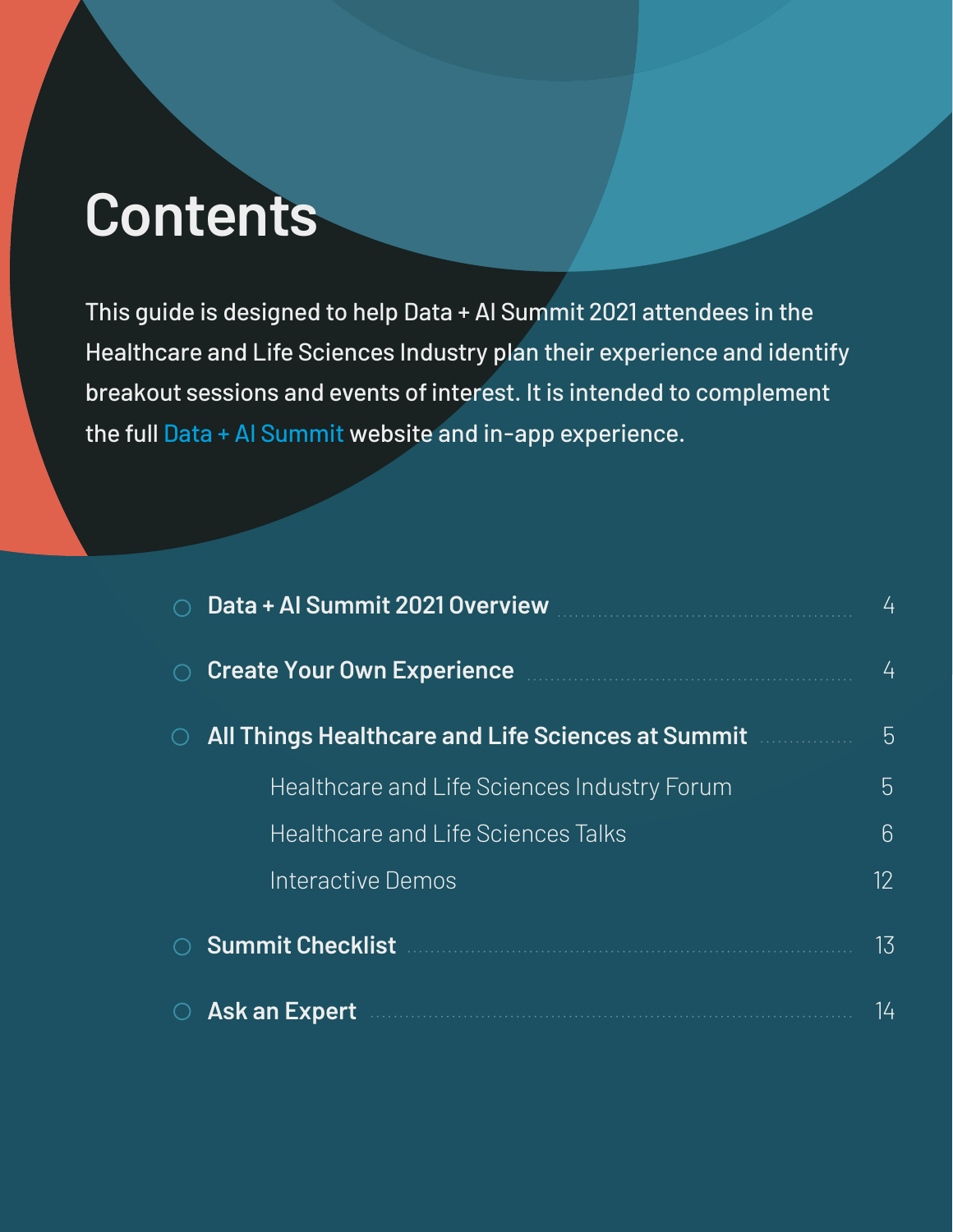### <span id="page-3-0"></span>**Data + AI Summit 2021 Overview**

Data + AI Summit is the global event for the data community, where 100,000 practitioners, leaders and visionaries come together to shape the future of data and AI. This guide outlines specific tracks relevant to Healthcare and Life Sciences that you may be interested in.

> **[Data + AI Summit is virtual this year](https://databricks.com/dataaisummit/north-america-2021)  — and it's easy to [register](https://databricks.com/dataaisummit/north-america-2021) here**

**May 24 –28, 2021**



### **Create Your Own Experience**

We have created three different Healthcare and Life Sciences experiences so that you can get the most from Summit:

### **HEALTHCARE AND LIFE SCIENCES FORUMS**

Enjoy our industry-specific keynotes and panel discussions with thought leaders from some of the biggest global brands.

2

### **TECH TALKS**

Deep-dive into specific topics and technical sessions with a leading expert from your field who has tackled the data and AI problems you are looking to solve

2

### **LIVE DEMOS**

join interactive solution accelerator demos for popular Healthcare and Life Sciences use cases and AMA sessions with our data + AI technical experts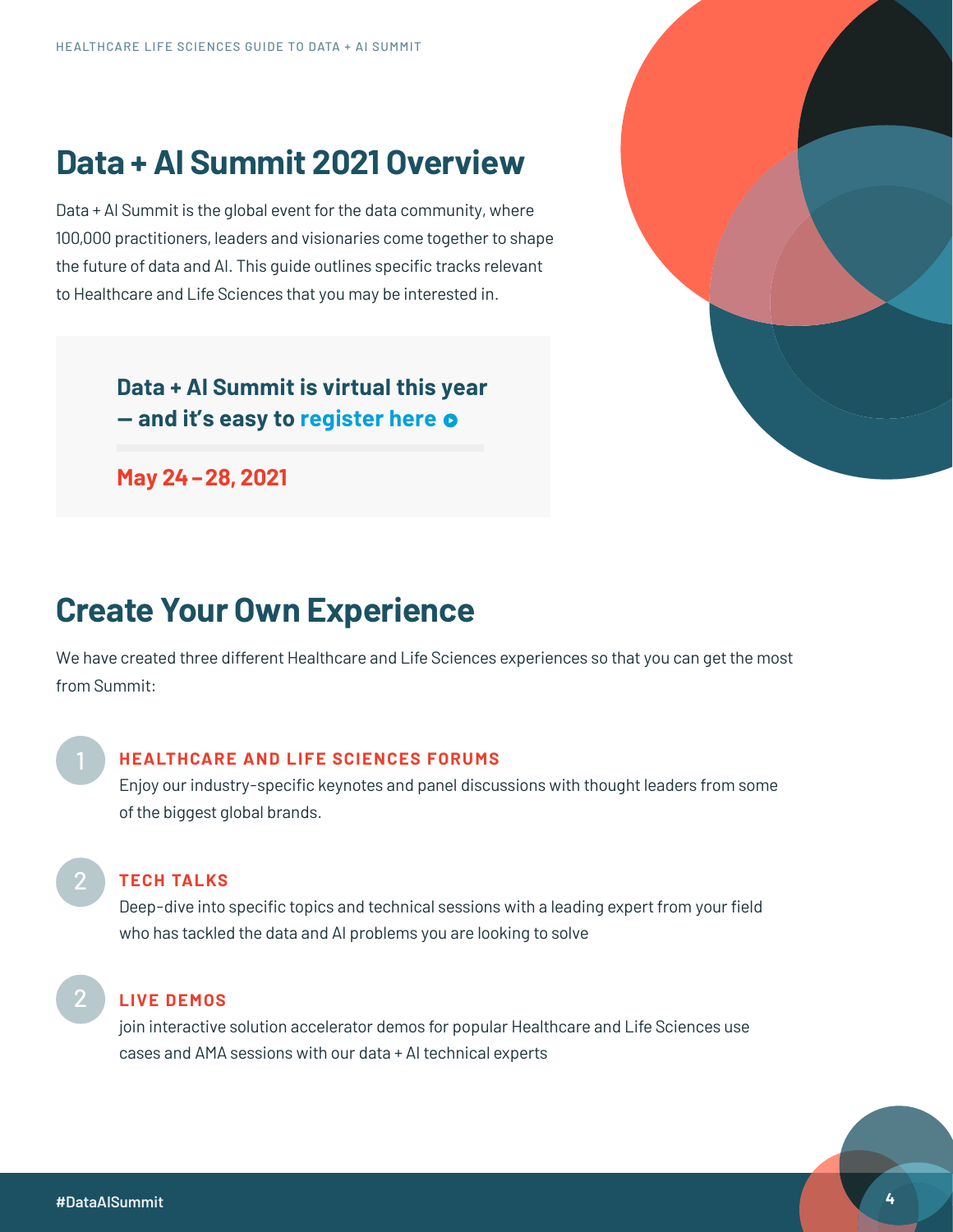### <span id="page-4-0"></span>**All Things Healthcare and Life Sciences at Summit**

Use this section to schedule and design your Summit experience around Healthcare and Life Sciences consisting of our **industry forum**, **talks** and **live demos**.

### **Healthcare and Life Sciences Forum**

#### **THURSDAY, MAY 27** 11:00 AM – 1:00 PM PT

Join us for our most popular industry event, featuring our Healthcare and Life Sciences keynotes and panel discussion with thought leaders from some of the biggest global brands. Hear first-hand how they are unlocking the power of data + AI to accelerate drug discovery and improve patient care. Discussion topics include health equity, novel uses of real-world data, improving patient engagement and new healthcare delivery models.

#### **KEYNOTE**

**The Opportunity for Real-world Data**

CAROLYN MAGILL, CEO, AETION

### **PANEL**

DEEPAK SADAGOPAN, SVP. Population Health Informatics, Providence St. Joseph's Health DR. JOHN S. SCOTT, Physician Informaticist, The Department of Veterans Affairs SLAWEK KIERNER, SVP, CDAO, Humana **CAROLYN MAGILL, CEO, Aetion**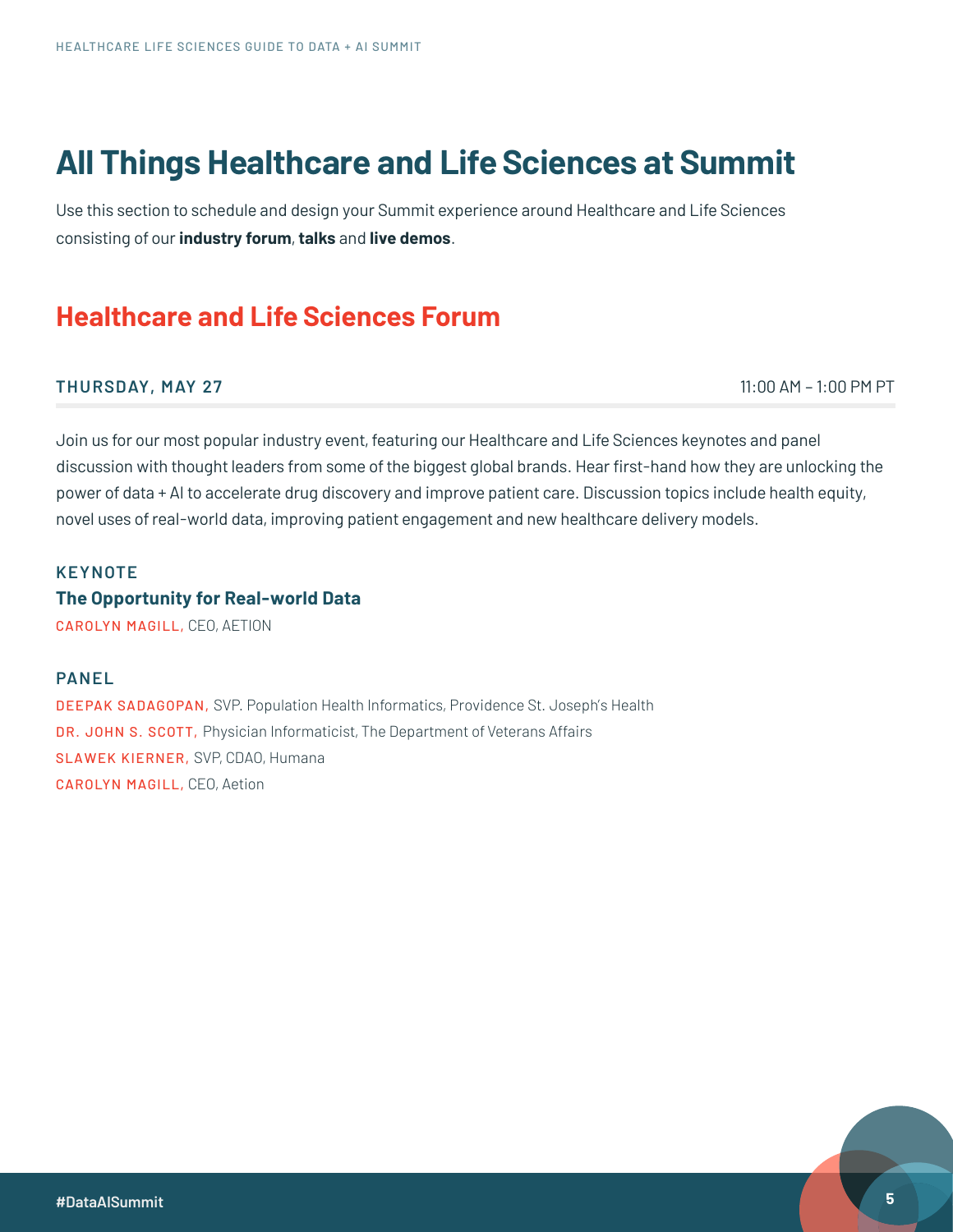<span id="page-5-0"></span>We have a full agenda of Healthcare and Life Sciences talks taking place at Data + AI Summit. See which ones best fit what you're looking for.

#### **WEDNESDAY, MAY 26** 11:30 AM PT

### **RWE & Patient Analytics Leveraging Databricks — A Use Case**

HARINI GOPALAKRISHNAN, Director, Sanofi MARTIN LONGPRE, Architect, Sanofi

Gaining insights and knowledge from real-world health data (RWD) has been an area of continued opportunity for pharma organizations. This session dives into what real-world data and real-world evidence is and how it is generated, what value it drives for life sciences in general and what kind of analytics are performed. The team at Sanofi will discuss some considerations and challenges related to data security, privacy, and industrialization of a big data platform hosted in the cloud. They'll also share how they use Databricks to perform big data ingestion including advantages over native AWS Batch/Glue and examples of some of the advanced analytics use cases that leveraged Databricks for RWE.

### WEDNESDAY, MAY 26 3:15 PM PT

### **Advanced Natural Language Processing With Apache Spark NLP**

DAVID TALBY, Chief Technology Officer, John Snow Labs

This hands-on deep-dive session uses the open-source Apache Spark NLP library to explore advanced NLP in Python. Apache Spark NLP provides state-of-the-art accuracy, speed, and scalability for language understanding by delivering production-grade implementations of some of the most recent research in applied deep learning.

You'll edit and run executable Python notebooks as we walk through these common NLP tasks: document classification, named entity recognition, sentiment analysis, spell checking and correction, grammar understanding, question answering, and translation.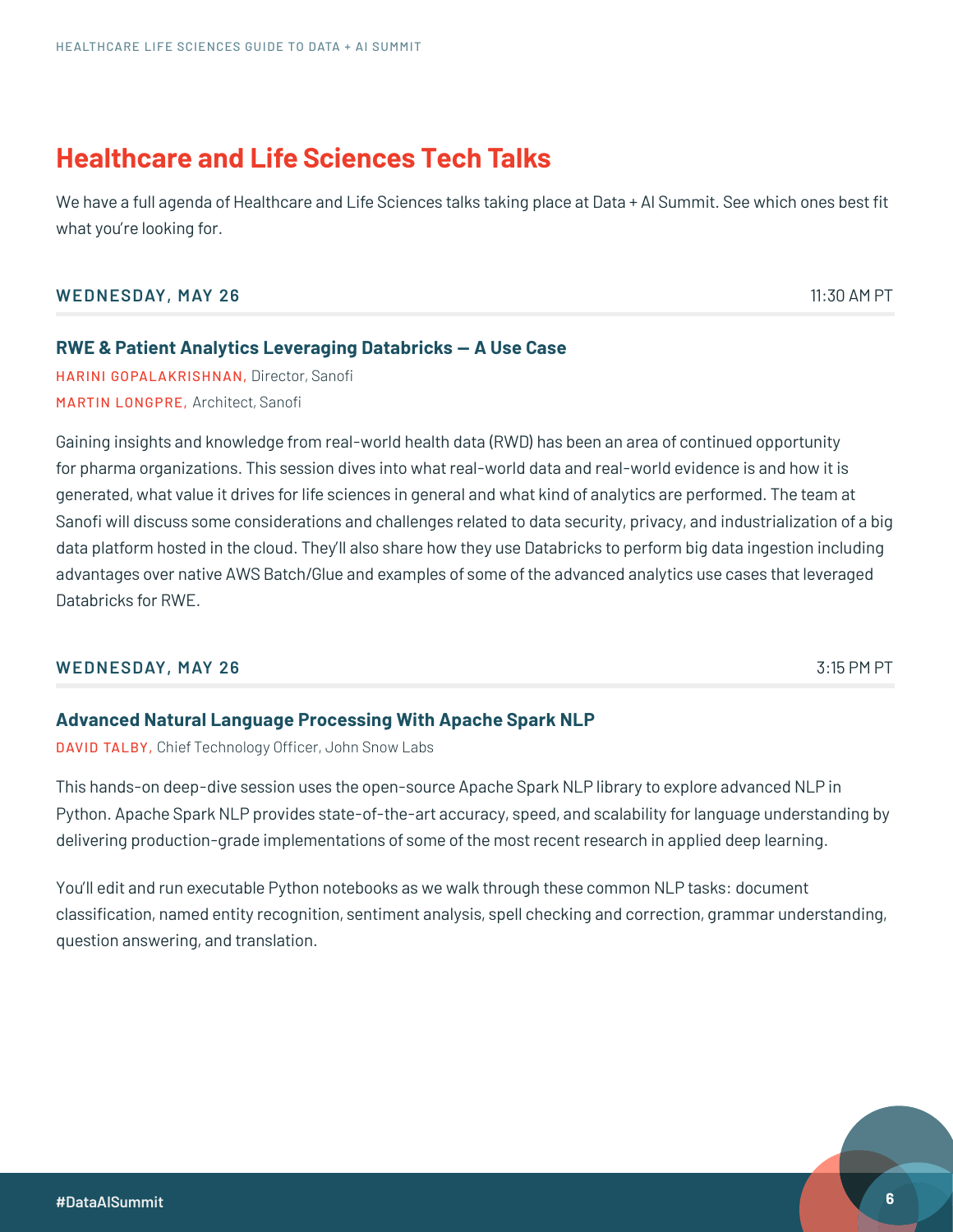### **WEDNESDAY, MAY 26 4:25 PM PT**

**FlorenceAI: Reinventing Data Science at Humana**

DAVID MACK, Cognitive and Machine Learning Principal, Humana

Humana strives to help communities and individual members achieve their best health — no small task in the past year! Rethinking their existing operations and reimagining what a collaborative ML platform for hundreds of data scientists might look like, they built FlorenceAI to automate and accelerate the delivery lifecycle of data science solutions at scale. In this presentation, they will walk through an end-to-end example of how to build a model at scale on FlorenceAI and deploy it to production. Tools highlighted include Azure Databricks, MLFlow, AppInsights, and Azure Data Factory.

### **WEDNESDAY, MAY 26 4:25 PM PT**

### **Drug Repurposing Using Deep Learning on Knowledge Graphs**

ALEX THOMAS, principal data scientist, Wisecube VISHNU VETTRIVEL, Founder and CTO, Wisecube

Discovering new drugs is a lengthy and expensive process. This means that finding new uses for existing drugs can help create new treatments in less time and with less time. The difficulty is in finding these potential new uses. How do we find these undiscovered uses for existing drugs? In this talk, we discuss how to unify the available structured and unstructured data sets into a knowledge graph and use deep learning techniques to predict latent relationships.

#### **WEDNESDAY, MAY 26** 5:00 PM PT

### **Wizard Driven AI Anomaly Detection With Databricks in Azure**

NAOMI KADUWELA, Head of Kavi Labs, Kavi Global

Fraud is prevalent in every industry, and growing at an increasing rate, as the volume of transactions increases with automation. The National Healthcare Anti-Fraud Association estimates \$350B of fraudulent spending. At the same time as fraud and anomaly detection use cases are booming, the skills gap of expert data scientists available to perform fraud detection is widening.

The Kavi Global team will present a cloud native, wizard-driven AI anomaly detection solution, enabling Citizen Data Scientists to easily create anomaly detection models to automatically flag Collective, Contextual, and Point anomalies, at the transaction level, as well as collusion between actors.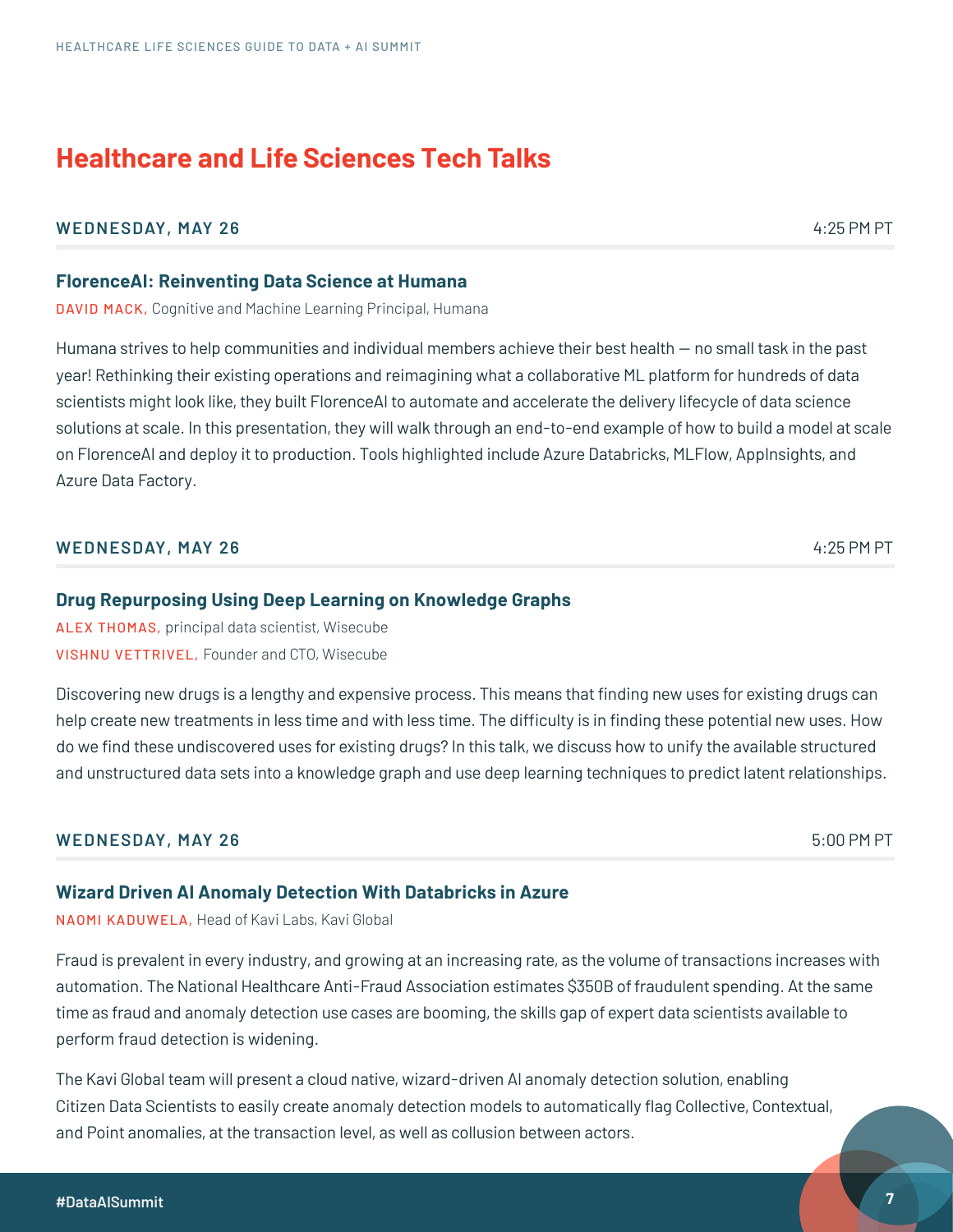### **THURSDAY, MAY 27** 11:35 AM PT

### **Empowering Real Time Patient Care Through Spark Streaming**

ARNAV CHAUDHARY, Manager, Takeda

Takada's Plasma Derived Therapies (PDT) business unit has recently embarked on a project to use Spark Streaming on Databricks to empower how they deliver value to their Plasma Donation centers. As patients come in and interface without clinics, we store and track all of the patient interactions in real time and deliver outputs and results based on said interactions. The current problem with our existing architecture is that it is very expensive to maintain and has an unsustainable number of failure points. In this talk, we will discuss how we use Spark Streaming and Delta Lake enables us to replace our existing ETL processes into a purely stream driven architecture.

### **THURSDAY, MAY 27** 11:35 AM PT

### **How Machine Learning and AI Can Support the Fight Against COVID-19**

DMITRY SOSHNIKOV, Director, Microsoft FRANCESCA LAZZERI, Director, Microsoft

In this session, we show how to leverage CORD dataset, containing more than 400000 scientific papers on COVID and related topics, and recent advances in natural language processing and other AI techniques to generate new insights in support of the ongoing fight against this infectious disease.

### **THURSDAY, MAY 27** 3:15 PM PT

### **Entity Resolution Using Patient Records at CMMI**

BRETT LUSKIN, Data Scientist, NewWave

The presentation will discuss the need for and deployment of a Databricks-enabled Entity Resolution Capability at the Center for Medicare & Medicaid Innovation (CMMI) within the Centers for Medicare & Medicaid Services (CMS), the federal government agency that is also the nation's largest healthcare payer. CMMI builds innovation models that test healthcare delivery and payment systems, integrating and parsing huge datasets with multiple provenance and quality. We will explore the specific entity resolution use cases, the ML necessary for this data and the unique uses of Databricks for the federal government and CMS in providing this capability.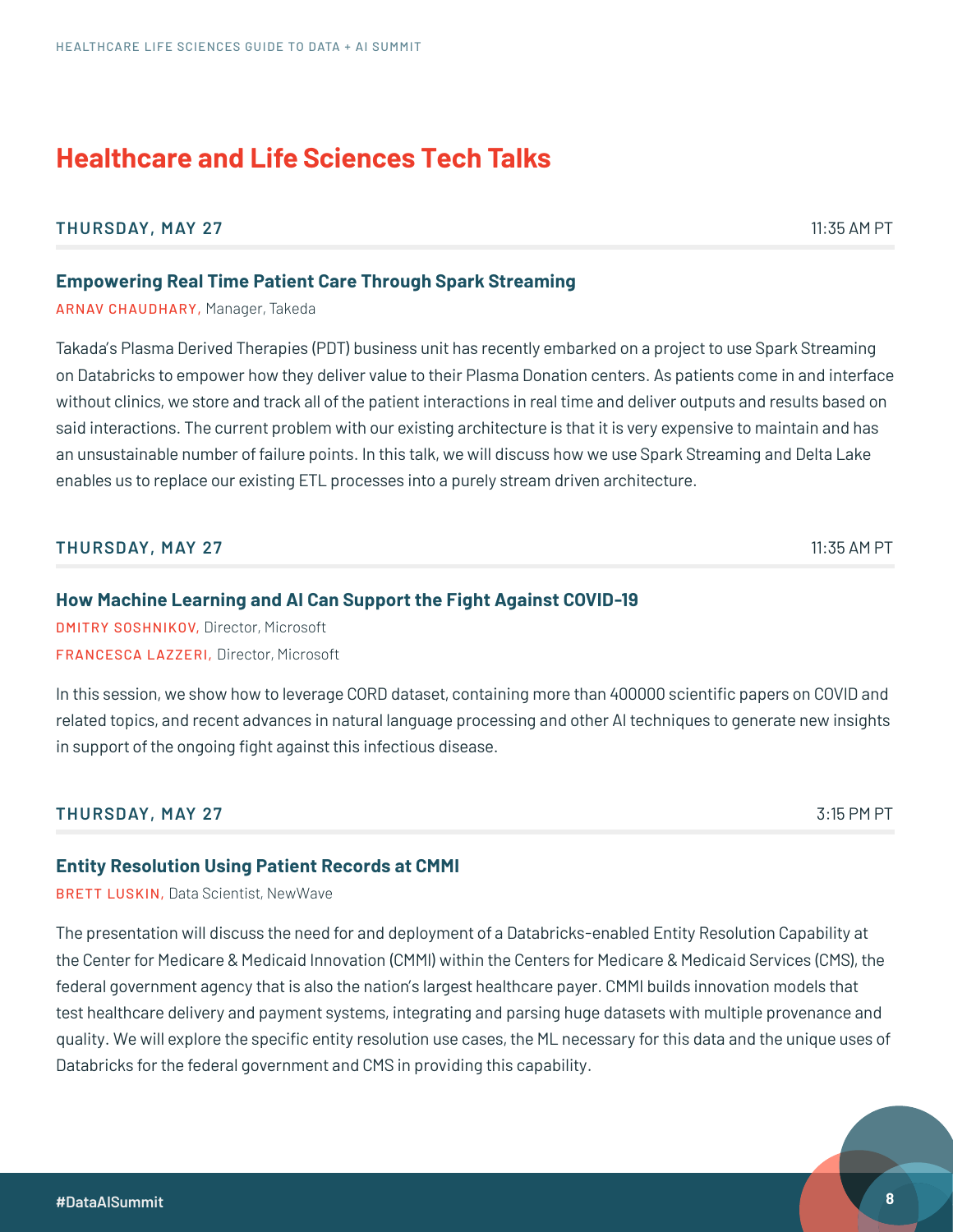**THURSDAY, MAY 27** 4:15 PM PT

### **From Vaccine Management to ICU Planning: How CRISP Unlocked the Power of Data During a Pandemic**

ANDY HANKS, Analytics Platform Owner, Chesapeake Regional Information System STEVE DOWLING, Data Engineer, Slalom Consulting

Chesapeake Regional Information System for our Patients (CRISP) is a nonprofit healthcare information exchange (HIE) whose customers include states like Maryland and healthcare providers such as Johns Hopkins. CRISP's work supports the local healthcare community by securely sharing the kind of data that facilitates care and improves health outcomes.

When the pandemic started, the Maryland Department of Health reached out to CRISP with a request: Get us the demographic data we need to track COVID-19 and proactively support our communities. As a result, CRISP partnered with Slalom to build a data platform powered by Databricks and Delta Lake. Using the power of the Databricks Lakehouse platform and the flexibility of Delta Lake, Slalom helped CRISP provide the Maryland Department of Health with near real-time reporting of key COVID-19 measures. With this information, Maryland has been able to track the path of the pandemic, target the locations of new testing sites, and ultimately improve access for vulnerable communities.

### **FRIDAY, MAY 28** 10:30 AM PT

#### **Towards Personalization in Global Digital Health**

AFRICA PERIANEZ, Founder and CEO, benshi.ai

The rapid expansion of mobile phone usage in low-income and middle-income countries has created unprecedented opportunities for applying AI to improve individual and population health. We aim to do so by providing personalized predictions and recommendations to support diagnosis to medical care teams and frontline workers, as well as to nudge patients through personalized incentives towards an improvement in disease treatment management and general wellness. This talk will focus on how we overcome technical challenges to build a state-of-the-art machine learning platform, on Databricks, that serves to improve global health outcomes.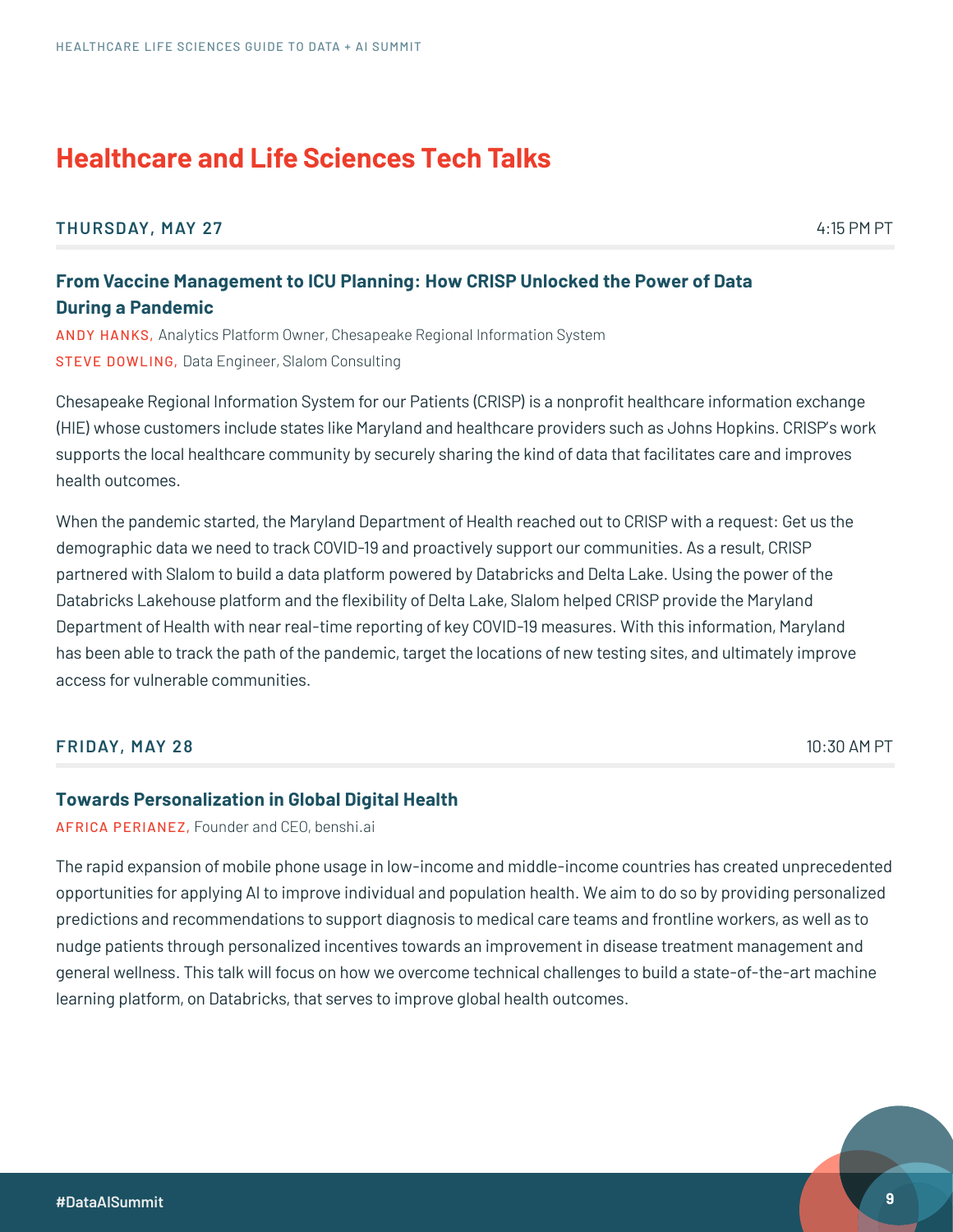### **FRIDAY, MAY 28** 10:30 AM PT

### **Drug and Vaccine Discovery: Knowledge Graph + Apache Spark**

JOHN HUNTER, Director, GlaxoSmithKline

GSK has set out to build the world's largest medical knowledge graph to provide our scientists access to the world's medical knowledge, and also enable machine learning to infer links between facts. To power RDF sub-graphing, GSK has developed a set of open-source libraries codenamed "Project Bellman" that enable Sparql queries over partitioned RDF data in Apache Spark. These tools are used by both GSK's Ai/ML team to discover gene to disease mappings, and GSK's scientists to query over the world's medical knowledge.

### **FRIDAY, MAY 28** 11:05 AM PT

### **Managing R&D Data on Parallel Compute Infrastructure**

ANDREW BROWN, Manager, ZS Associates

Clinical genomic analytics pipelines using Databricks and the Delta Lake for the benefit of loading individual reads from raw sequencing or base-call files have significant advantages over more traditional methods. Analysis pipelines that perform genomic mapping to purpose-built reference data artifacts persisted to tables allows for enhanced performance that is magnitudes greater than previous mapping methods. These scalable, reproducible, and potentially open sourced methods have the ability to transform bioinformatics and R&D data management/governance.

#### **FRIDAY, MAY 28** 11:40 AM PT

#### **Automatic ICD-10 Code Assignment to Consultations**

JOINAL AHMED, Data Scientist, Halodoc Technologies NIRAV KUMAR, Director of Data Science, Halodoc Technologies

This session aims at constructing a machine learning model for ICD-10 coding, where the model automatically determines the corresponding diagnosis codes solely based on free-text medical notes. By applying Natural Language Processing (NLP) and Recurrent Neural Network (RNN) architecture, this model can significantly reduce human resources in coding time compared with a professional coder.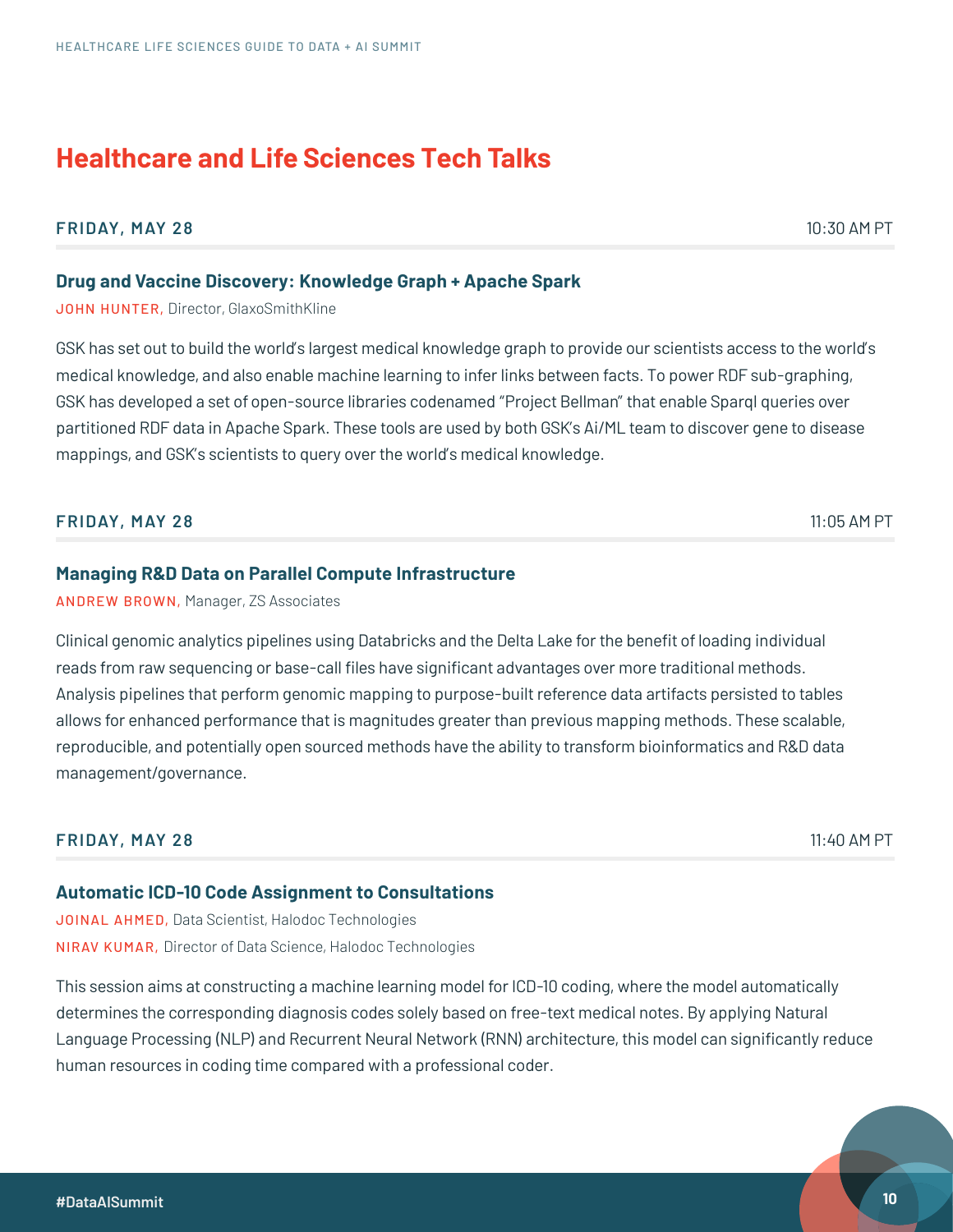### <span id="page-10-0"></span>**Interactive Demos**

Don't miss these live demos for our latest Healthcare and Life Sciences solution accelerators with the opportunity to interact and ask Databricks Solution Architects anything!

### **WEDNESDAY, MAY 26** 11:30 AM - 12:00 PM PT

### **Predicting Opioid Misuse With Databricks and SQL Analytics**

Every year, prescription opioid misuse results in unnecessary loss of life and places a massive financial burden on the healthcare system. Advanced analytics can be used to identify and flag anomalous opioid distribution patterns. Join this demo to learn how multiple data personas can collaborate using Databricks and SQL Analytics to ingest large volumes of pharma transaction data, identify statistical outliers, and build dashboards to distinguish and classify suspicious cases of potential opioid misuse.

Solution Architect: LUKE BILBRO

### **WEDNESDAY, MAY 26** 12:30 PM – 1:00 PM PT

### **Building a Health Lakehouse**

Healthcare and life sciences organizations generate petabytes of structured and unstructured data. By aggregating this data into a health lakehouse, organizations can create a single longitudinal view of patient health. In this demo we demonstrate how to build an OMOP common data model in delta and SQLA

Healthcare and Life Sciences, Technical Lead: AMIR KERMANY

### **THURSDAY, MAY 27** 2:40 PM – 3:10 PM PT

### **Solving the n+1 Problem in Genomics With Glow & Delta Lake**

Glow is an open-source library for aggregating and mining genomics variant data on population scales. Here we will demonstrate how to continuously integrate new genomes into Delta Lake, optimize them for querying, and perform bioinformatics analytics.

Genomics Technical Lead: WILLIAM BRANDLER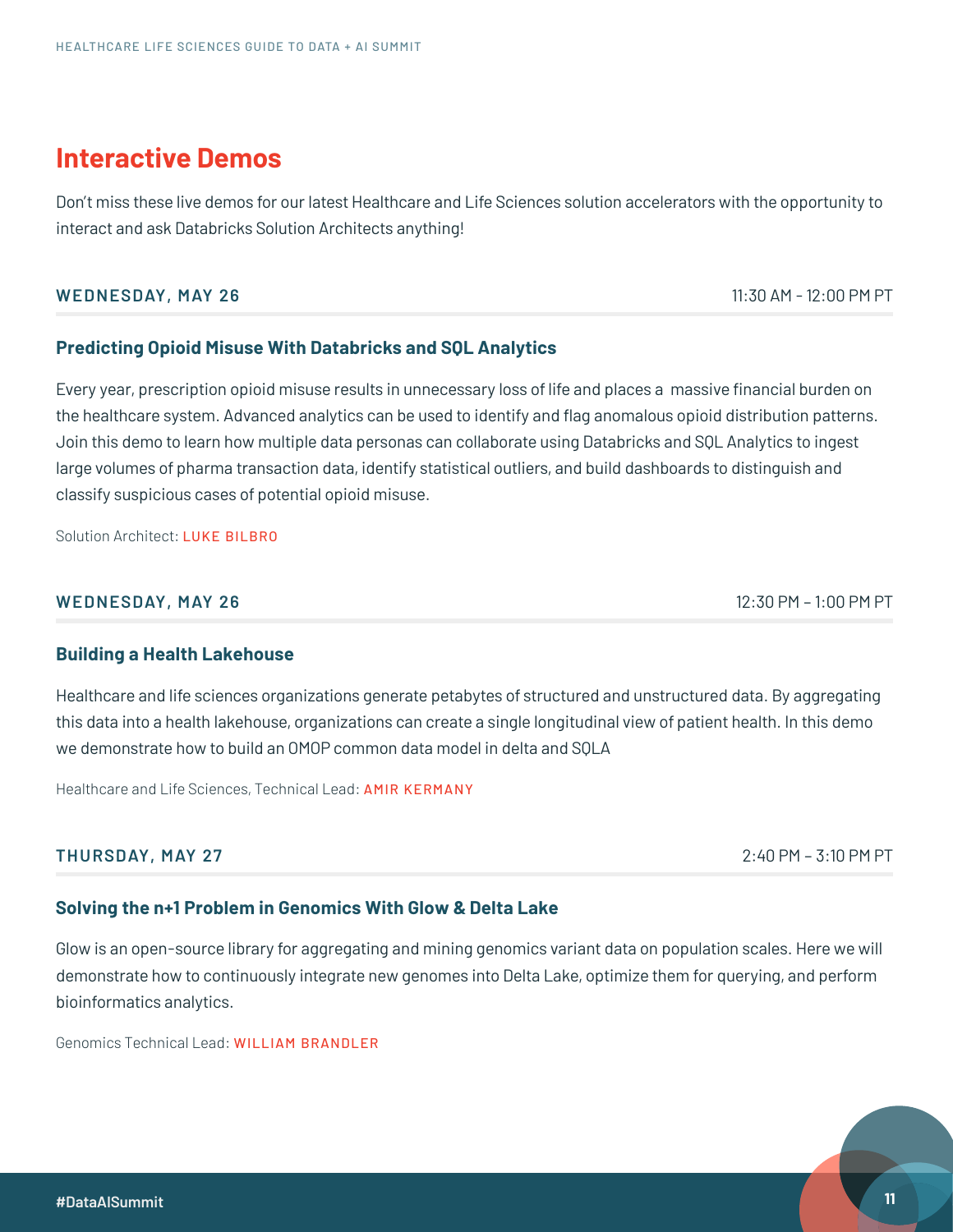### **Interactive Demos**

### **THURSDAY, MAY 27** 3:40 PM - 4:10 PM PT

### **Healthcare Claims Analytics for Health and Human Services**

As more government entities move to deliver value-based healthcare outcomes, analyzing the cost and complexion of healthcare services has never been more timely. This demo takes a look at integrating disparate types of healthcare encounter claims and transforming them into a patient-centric model, which can then be analyzed along different dimensions.

Genomics Technical Lead: COLIN RISLER

### **THURSDAY, MAY 27** 5:10 PM – 5:40 PM PT

### **Burning Through Electronic Health Records in Real Time With Smolder**

Smolder is an open-source library for ingesting EHR data in HL7 format in real-time. In this demo we show how to create a bronze delta layer directly from streams of HL7 messages.

Solutions Architect: RYAN DECOSMO

**FRIDAY, MAY 28** 11:50 AM – 12:20 PM PT

### **Improving Drug Discovery With QSAR Models at Scale**

Modern drug discovery sifts through petabytes of structured data to deliver positive drug outcomes against protein targets. In the past, this process leveraged specialty hardware and low level programming languages to achieve practical performance. In this demo, we demonstrate a paradigm shift from the older message passing interface (MPI) structure of in-silico drug discovery to a distributed MapReduce data flow paradigm. Essentially, we demonstrate how we can harness common cloud technologies to scale and speed up modern drug discovery.

Solutions Architect: MARK LEF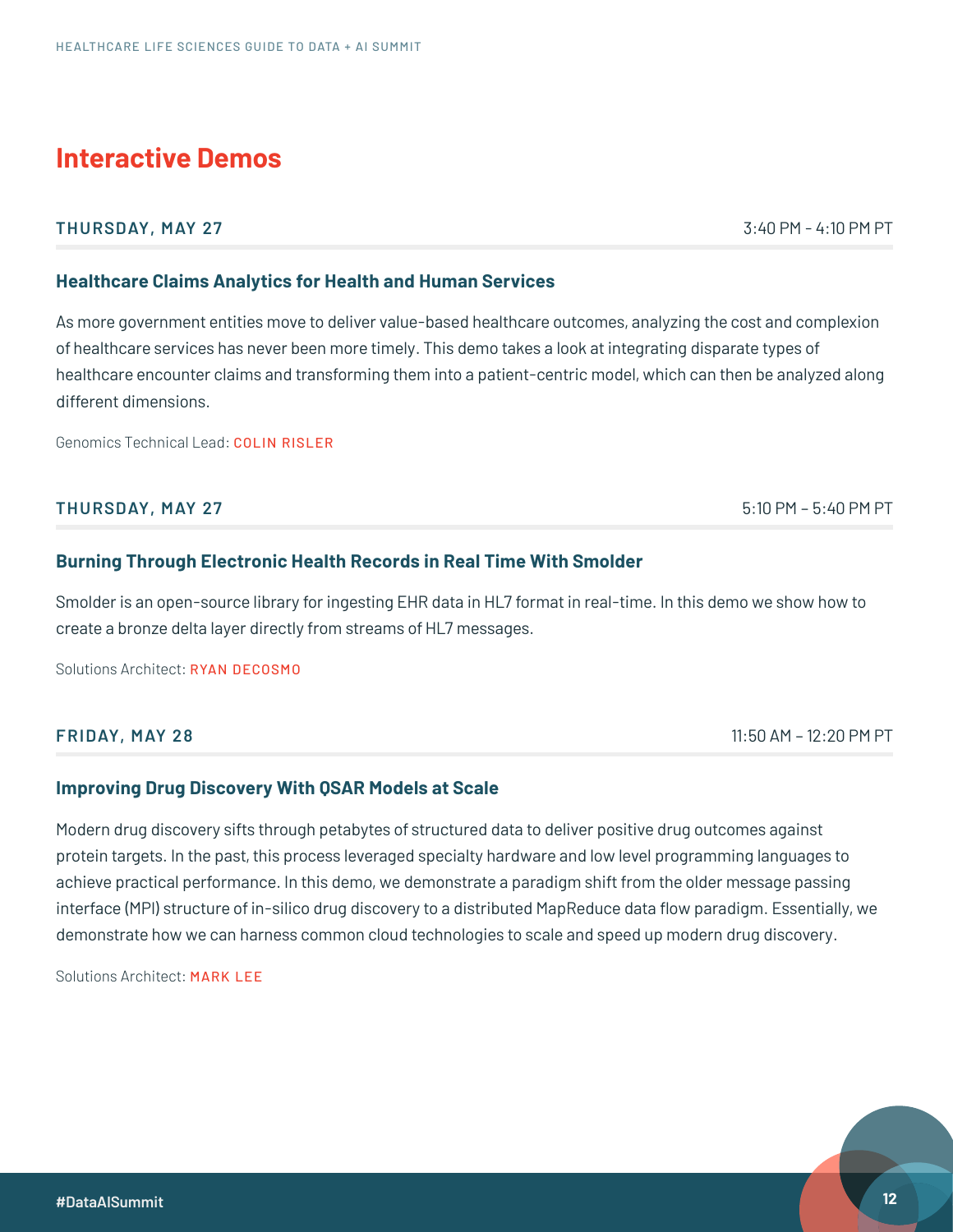### <span id="page-12-0"></span>**Summit Healthcare and Life Sciences Checklist**

### **Healthcare and Life Sciences Forum**

#### **THURSDAY, MAY 27**

**11:00 AM – 1:00 PM PT:** Keynote and Healthcare and Life Sciences Panel

#### **Healthcare and Life Sciences Talks**

#### **WEDNESDAY, MAY 26**

| 11:30 AM PT: RWE & Patient Analytics Leveraging Databricks - A Use Case, Sanofi |
|---------------------------------------------------------------------------------|
|---------------------------------------------------------------------------------|

- **3:15 PM PT:** Advanced Natural Language Processing With Apache Spark NLP, John Snow Labs
- **4:25 PM PT:** FlorenceAI: Reinventing Data Science at Human, Humana
- **4:25 PM PT**: Drug Repurposing Using Deep Learning on Knowledge Graphs, Wisecube
- **5:00 PM PT**: Wizard Driven AI Anomaly Detection With Databricks in Azure, Kavi Global

### **THURSDAY, MAY 27**

**11:35 AM PT:** Empowering Real Time Patient Care Through Spark Streaming, Takeda

- **11:35 AM PT:** How Machine Learning and AI Can Support the Fight Against COVID-19, Microsoft
- **3:15 PM PT:** Entity Resolution Using Patient Records at CMMI, NewWave
- **4:15 PM PT:** From Vaccine Management to ICU Planning: How CRISP Unlocked the Power of Data During a Pandemic, Chesapeake Regional Information System for our Patients (CRISP)

#### **FRIDAY, MAY 28**

|  |  |  | 10:30 AM PT: Towards Personalization in Global Digital Health, benshi.ai |  |  |  |
|--|--|--|--------------------------------------------------------------------------|--|--|--|
|--|--|--|--------------------------------------------------------------------------|--|--|--|

- **10:30 AM PT:** Drug and Vaccine Discovery: Knowledge Graph + Apache Spark, GlaxoSmithKline
- **11:05 AM PT:** Managing R&D Data on Parallel Compute Infrastructure, ZS Associates
- **11:40 AM PT:** Automatic ICD-10 Code Assignment to Consultations, Halodoc Technologies

### **Interactive Demos**

- **MAY 26, 11:30 AM:** Predicting Opioid Misuse with Databricks and SQL Analytics
- **MAY 26, 12:30 PM:** Building a Health Lakehouse
- **MAY 27, 2:40 PM:** Solving the n+1 Problem in Genomics With Glow & Delta Lake
- **MAY 27, 3:40 PM:** Healthcare Claims Analytics for Health and Human Services
- **MAY 27, 5:40 PM:** Burning Through Electronic Health Records in Real Time With Smolder
- **MAY 28, 11:50 AM:** Improving Drug Discovery With QSAR Models at Scale